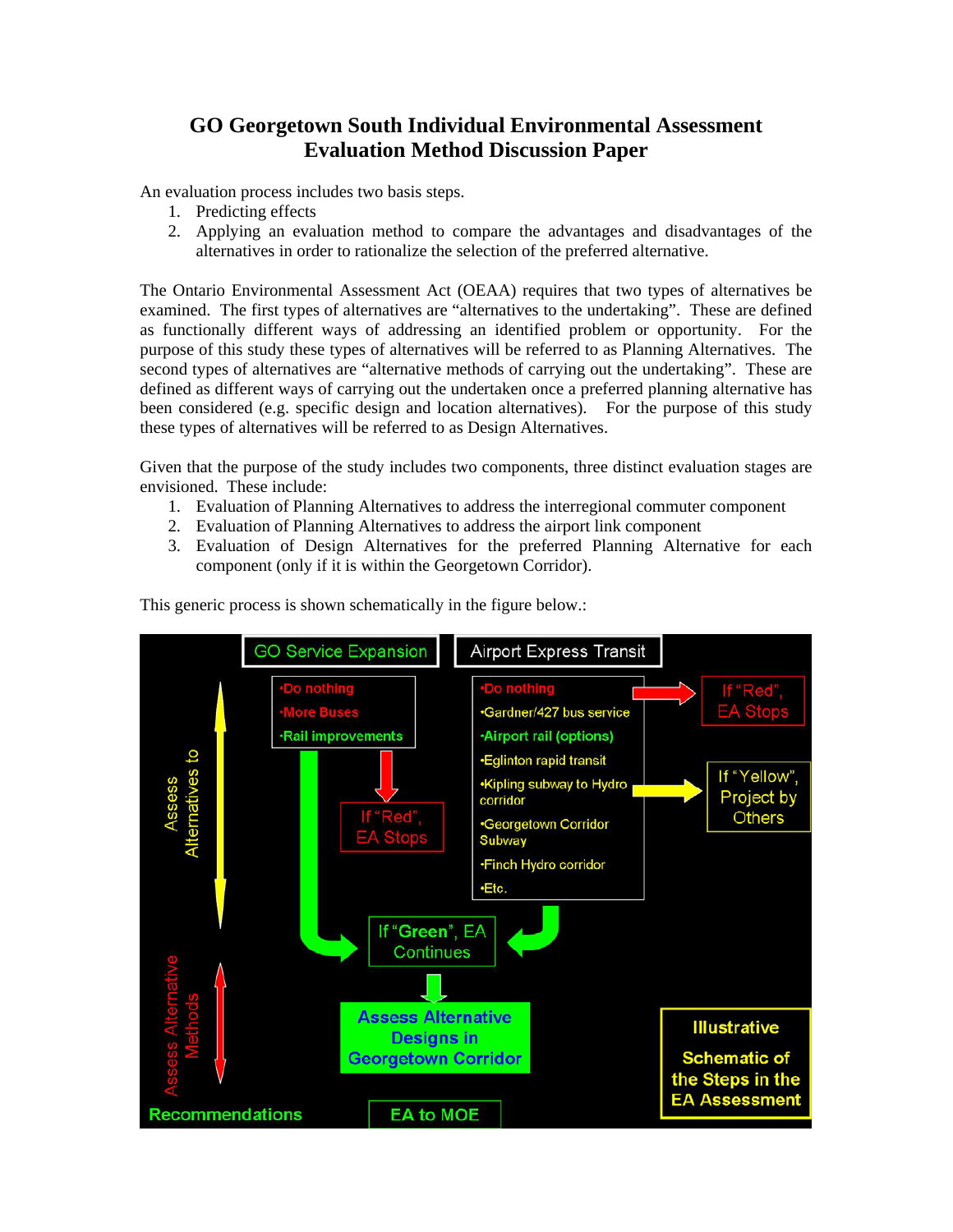This discussion paper is structured to outline:

- The overall approach to predicting effects at the various stages of the study;
- The overall approach to compare the advantages and disadvantages of the alternatives in order to rationalize the selection of the preferred alternative;
- The specific approach/criteria that will be used to compare Planning Alternatives for the:
	- o airport link component; and,
	- o Interregional transportation component.
- The specific approach/criteria that will be used to compare Design Alternatives for the preferred Planning Alternative (only if it is within the Georgetown Corridor)

## **Overall Approach to Predicting Effects at the Various Stages**

As note previously, two types of alternatives are required to be examined to meet the requirements of the OEAA; these include Planning Alternatives and Design Alternatives. These alternatives are fundamentally different in scope and nature. Planning Alternatives consider a number of different approaches to deal with a given problem or opportunity and once an approach has been decided upon, the Design Alternatives look at different ways of applying the chosen approach.

The planning framework is based on a phased sequence of decision-making in which these two types of alternatives are assessed at an increasing level of detail as they become more focused. In the initial stages (Planning Alternatives), when the size, location or type of facility is not yet known, less detailed criteria are used. At this stage impact assessment will be conducted at a more general and strategic level, based primarily on secondary source information. At the Design Alternative phase, when it becomes more difficult to differentiate between alternatives, more detailed information is required. The specific criteria to be used at each stage are outlined in the appropriate sections of this paper.

Once a Preferred Alternative design is selected, more focused data will be collected. This process of collecting additional environmental data as the project becomes more focused ensures that current information is sought and used throughout the study process.

This approach, based on a phased sequence of decision-making, is a standard and recognized approach to EA Planning. As the planning process progresses, and the level of detail increases, it is possible that information about the predictions made about the potential advantages and disadvantages may be greater or less than anticipated in the previous evaluation stage. If these changes are significant it could result in the Project Team reexamining the evaluation of the previous stage.

## **Overall Approach to Compare the Advantages and Disadvantages (Evaluation Method)**

As note previously, evaluation is a two-step process. The first step (assessment) entails the identification of advantages and disadvantages of the various alternatives under consideration. At this stage, each environmental feature is examined to determine the extent of impact. Net impacts will be identified; these refer to the effects on the environment that remain after standard mitigation measures have been applied to reduce the extent of the impact.

The second step is the evaluation itself. This builds upon the information obtained from the impact assessment step and involves a comparative analysis of the advantages and disadvantages of the alternatives considered to select a Preferred Alternative. At this step, the relative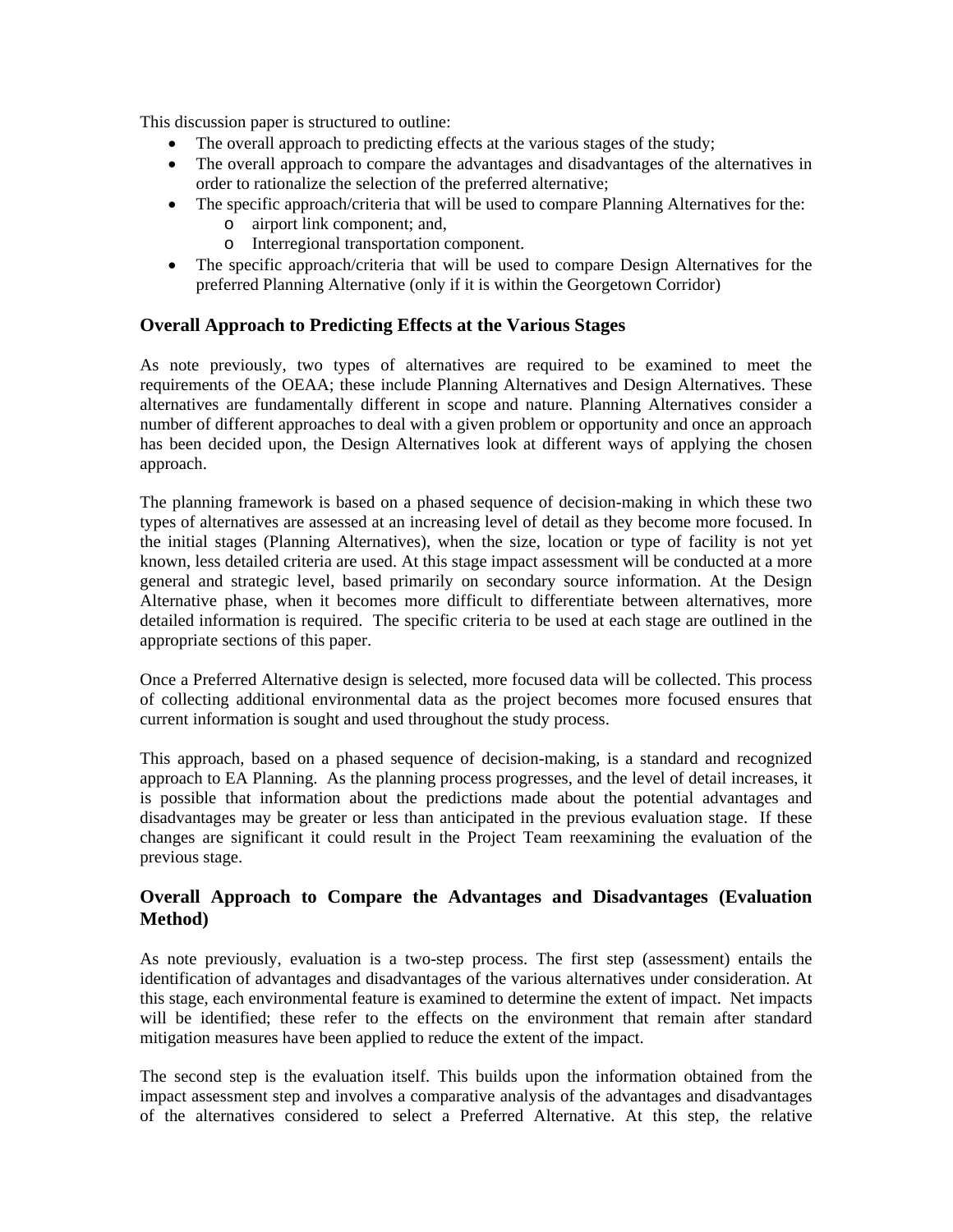importance of the environmental features is determined. A "Do Nothing" scenario will be carried forward to represent a base case for comparison to the Preferred Alternative.

The evaluation of alternatives is an integral component of the EA. A sound evaluation process is based on five key principles:

- The evaluation of alternatives must be comprehensive and systematic;
- The process must be rational and understandable;
- The results must be replicable;
- The data must be traceable; and
- The entire activity must be participatory, with broad input from the public, stakeholders, regulatory agencies, municipalities, etc.

The Ontario Ministry of Environment recommends that the evaluation approach should be clearly described and government ministries, municipalities, agencies, First Nations and the public should be asked for their comments early in the EA study. The method(s) used to predict net environmental effects and evaluate advantages and disadvantages should clearly identify the relative differences and key impact trade-offs.

A Reasoned Argument (or Trade-off) method will be used to identify a Preferred Alternative. The Reasoned Argument (trade-off) evaluation will provide a clear presentation to stakeholders of the key trade-offs between the various evaluation factors and the reasons why one alternative is preferred over another. During the EA study, the decision making process will be clearly documented to support a traceable process and to ensure that it is understandable to those who may be affected by the decisions.

This method highlights the differences in net effects associated with the various alternatives. Based on these differences, the advantages and disadvantages of each alternative are identified. The relative significance of the impacts are examined to provide a clear rationale for the selection of a Preferred Alternative. The rationale that favours the selection of one alternative over all others will be derived from the following sources:

- Government legislation, policies and guidelines;
- Municipal policy (i.e. Official Plans);
- Issues and concerns identified during consultation with ministries and agencies, municipalities, ratepayer and interest groups and the general public (including input obtained through the weighting of the relative level of importance of evaluation criteria); and,
- Project Team expertise.

#### **Specific Approach and Criteria that will be used to Compare Planning Alternatives**

Planning Alternatives provide an opportunity to examine fundamentally different ways of addressing transportation problems. In recognition of these fundamental differences among the Planning Alternatives, it is appropriate to examine the effectiveness of each type of alternative to address the problems and take advantage of opportunities at a functional level.

The assessment of Planning Alternatives at a functional level will consider broad factors and criteria that reflect objectives in addressing the stated transportation problems and opportunities, while considering potential impacts on the environment.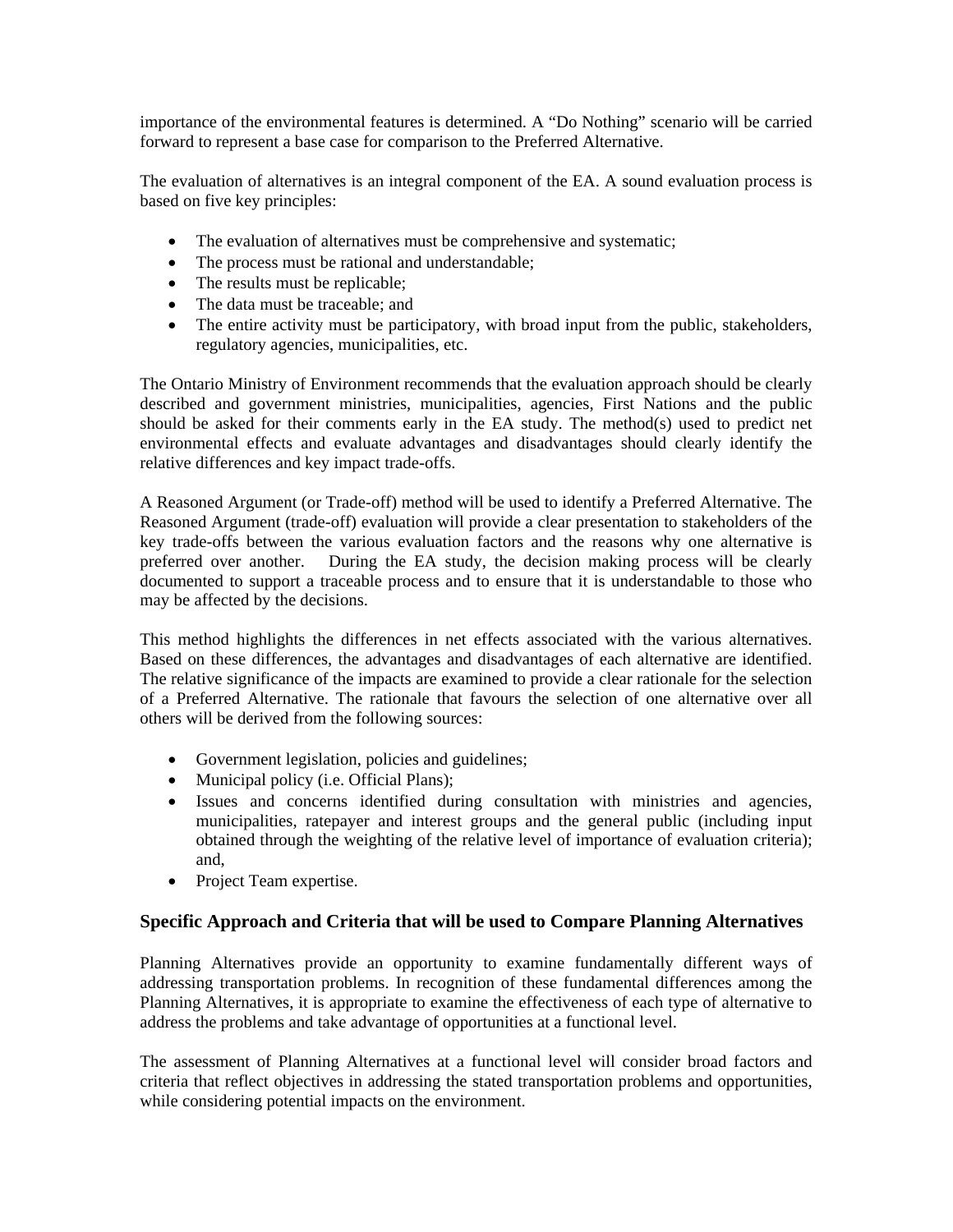It should be noted that the following sections represents the minimum number of considerations for identifying the advantages and disadvantages of transportation Planning Alternatives. This listing is subject to refinement and modifications based on input received during the EA.

#### *Airport Express Link Component*

Because there are a larger number of potential alternatives for the provision of transit service from Downtown to the Airport, a two step process will be followed to narrow the long list of Planning Alternatives down to a smaller number of reasonable alternatives for more detailed examination.

The first step would focus on examining the reasonableness of the various alternatives. This will be done by examining how well the various alternatives address the primarily purpose of providing service to the airport, how well the various alternatives provide ancillary benefits of enhancing the local transit network, the public costs to implement the alternatives and the ability to implement the alternative in a timely manner.

It is recognized that first step does not include an examination of potential environmental effects. However the rationale for this approach is that if an alternative does not address the purpose of the study to a meaningful degree at a reasonable cost it would not be considered a reasonable alternative no matter how high or low the potential environment effects were. Potential environmental effects will be considered in the second step of the process as well as during the evaluation of design alternatives. It is at that point that it will be determined whether the advantages outweigh the disadvantages. The specific measures to be examined during this step are:

- 1) The level of airport ridership accommodated
- 2) The level of other transit (local/intra-city) ridership accommodated
- 3) The overall public capital and operating cost
- 4) The feasibility of implementation of the project in a timely fashion

The alternatives that are carried to the second step of the process would then go through a more rigorous comparative evaluation using the following criteria:

| <b>Criteria</b>                                                     | <b>Measure</b>                                                 |
|---------------------------------------------------------------------|----------------------------------------------------------------|
| <b>Transportation/Ability to Address Purpose of the Undertaking</b> |                                                                |
| Ridership forecasts                                                 | Estimated AM peak period airport ridership<br>п                |
|                                                                     | Estimated AM peak period other transit ridership<br>٠          |
| Travel time                                                         | Time to get from downtown to the airport<br>٠                  |
| Road expansion requirements                                         | Estimated reduction or addition of lane requirements at<br>п   |
|                                                                     | selected screenlines within the corridor based on AM peak      |
|                                                                     | hour peak direction auto demand                                |
| Compatibility with GTA "higher                                      | Subjective measure to assess reinforcement of the other<br>٠   |
| order" transit system                                               | elements of the approved GTA network                           |
| <b>Natural Environment</b>                                          |                                                                |
| Potential Impacts to Fisheries and                                  | Qualitative assessment by a qualified fisheries biologist<br>٠ |
| <b>Aquatic Resources</b>                                            | reviewing the types of potential crossing and sensitivities    |
|                                                                     | of the crossing locations. Will include a listing of potential |
|                                                                     | crossing impacts after standard mitigation is applied.         |
| Potential<br>Impacts<br>to                                          | Qualitative assessment by a qualified ecologist reviewing<br>٠ |
| Environmentally Sensitive Areas,                                    | the habitat potentially displaced or severed. Will include a   |
| Natural Heritage Systems<br>and                                     | listing of potential features impacted after standard          |
| <b>Wildlife Corridors</b>                                           | mitigation is applied.                                         |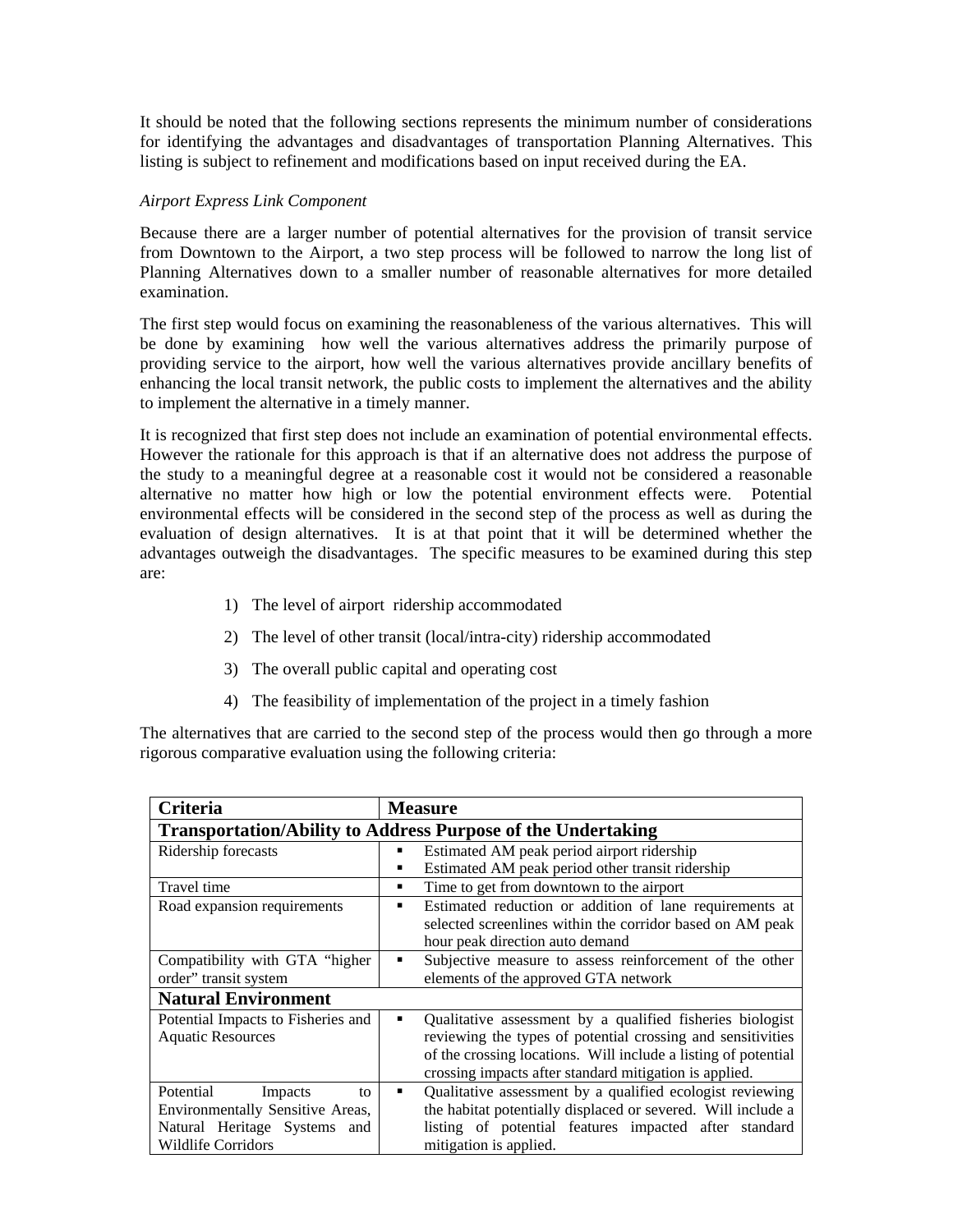| <b>Criteria</b>                                                           | <b>Measure</b>                                                                                                                                                                                                                                                                                                                                                                                                           |  |
|---------------------------------------------------------------------------|--------------------------------------------------------------------------------------------------------------------------------------------------------------------------------------------------------------------------------------------------------------------------------------------------------------------------------------------------------------------------------------------------------------------------|--|
| Air Quality                                                               | Quantitative assessment of pollutant loading based on<br>general emission standards, type of vehicles and number of<br>vehicles/km trips.                                                                                                                                                                                                                                                                                |  |
| <b>Socio-Economic Environment</b>                                         |                                                                                                                                                                                                                                                                                                                                                                                                                          |  |
| Potential Nuisance effects (noise,<br>vibration, aesthetics, air quality) | Number of residents within 300 m of surface facilities.<br>The rationale for this is that nuisance effects tend to reduce<br>the further away receptors are located from the facility.<br>The number of receptors in close proximity is appropriate<br>strategically comparing Alternatives<br>to<br>for<br>the<br>Undertaking. Detailed modeling and assessment will be<br>undertaken at the Alternatives Method Stage. |  |
| Potential Impacts to Recreational<br>Facilities including schools         | Number of recreational facilities displaced.<br>٠<br>Number of recreational features within 300 m of surface<br>٠<br>facilities (similar rationale as in nuisance effects)                                                                                                                                                                                                                                               |  |
| Potential Impacts to Access                                               | Assessment of potential road closures or diversions.<br>Will<br>×,<br>include a listing of potential crossing impacts after<br>mitigation is applied (i.e. is it feasible to provide at-grade<br>or grade separated crossings).                                                                                                                                                                                          |  |
| Potential Impacts to Future Land<br>Use and Economic Development          | Qualitative assessment of the degree to which the proposed<br>٠<br>transportation system supports existing and planned future<br>land use and growth including recognition of growth<br>management plans and policies as articulated in approved<br>provincial and municipal plans and policy documents.                                                                                                                 |  |
| Displacement of Built Heritage<br><b>Features and Cultural Landscapes</b> | Number of built heritage features displaced or disrupted.<br>٠<br>Qualitative assessment of the change in character of the<br>٠<br>areas (i.e, is a new use being introduced, is an existing use<br>being extended to such an degree that it potentially<br>displaces features which are unique to the area).                                                                                                            |  |
| lands<br>with<br>Impacts<br>to<br>Archaeological Potential                | Areas affected that have previously been undistributed by<br>٠<br>development.                                                                                                                                                                                                                                                                                                                                           |  |
| Cost                                                                      |                                                                                                                                                                                                                                                                                                                                                                                                                          |  |
| Capital cost                                                              | High level comparative costs to the public based on<br>previous studies if available or new estimates if not. All<br>costs will be updated to 2006 dollars                                                                                                                                                                                                                                                               |  |
| Operating and maintenance costs                                           | High level comparative costs to the public based on<br>٠<br>previous studies if available or new estimates if not. All<br>costs will be updated to 2006 dollars                                                                                                                                                                                                                                                          |  |

#### *Interregional Commuter Component*

For the evaluation of the GO Transit Planning Alternatives the following factors will be considered when evaluating the three alternatives. These options will be assessed at a high strategic level and will assess:

- The degree to which the alternative accommodates projected transit ridership.
- The degree to which the alternative attracts additional readership.
- The degree to which the alternative impacts other road and pedestrian facilities.
- The degree to which the alternative impacts environmental (natural, socio-economic and cultural) features, functions, systems and communities.
- The degree to which the alternative requires funding for capital construction, maintenance and operating cost.
- Comparative impact on the natural, social and cultural environment

# **Specific Approach and Criteria that will be used to Design Alternatives**